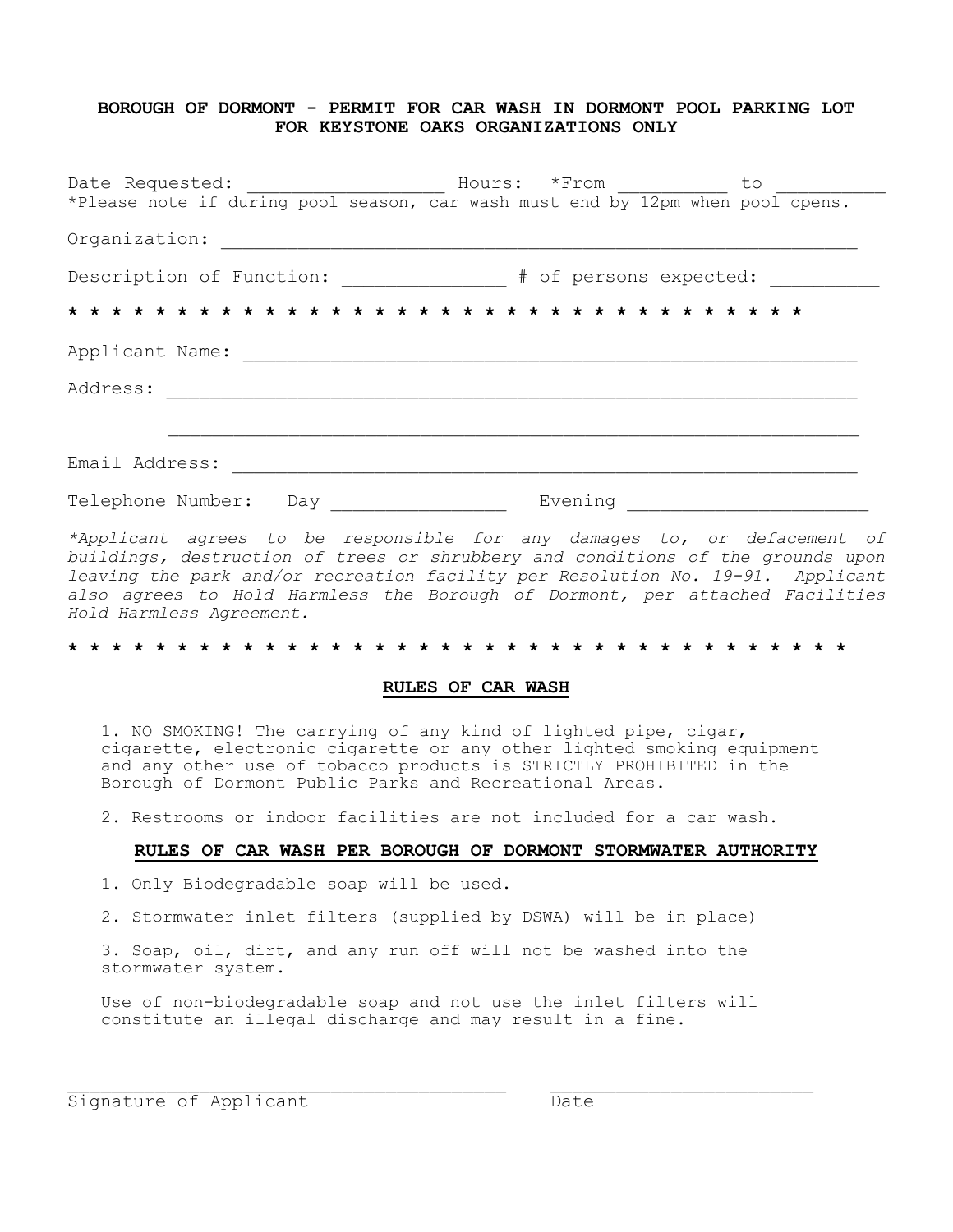# BOROUGH OF DORMONT

# FACILITIES HOLD HARMLESS AGREEMENT

DATE \_\_\_\_\_\_\_\_\_\_\_\_\_\_\_\_\_\_\_\_\_\_\_

It is hereby understood and agreed that the Borough of Dormont will make available for recreational use park and/or other facilities and that I/we, the undersigned, acting on behalf of all participants, hold harmless the Borough of Dormont, it's officials, agents, employees and volunteers, from and against all claims for injuries to our program participants or invited spectators resulting from the authorized use of these Borough facilities.

It is understood that I/we accept this condition in return for use of the park/recreational facilities or buildings on the days and times made available according to the Borough Manager.

All participants should be notified under the Political Subdivision Tort Claims Act (330-1978) and the Recreation Use of Land and Water Act. We agree to notify the parents or guardians of all minors that they and not the Borough of Dormont will be responsible for expenses for medical treatment resulting from participation in any program/activity for which we have requested this authorization.

In addition, persons requesting the use of parks for concession purposes shall provide to the Borough, certificates of product liability insurance insuring the Borough of Dormont and the program operators against damages arising from the sale of food products and providing defense coverage and costs as well.

Permittee